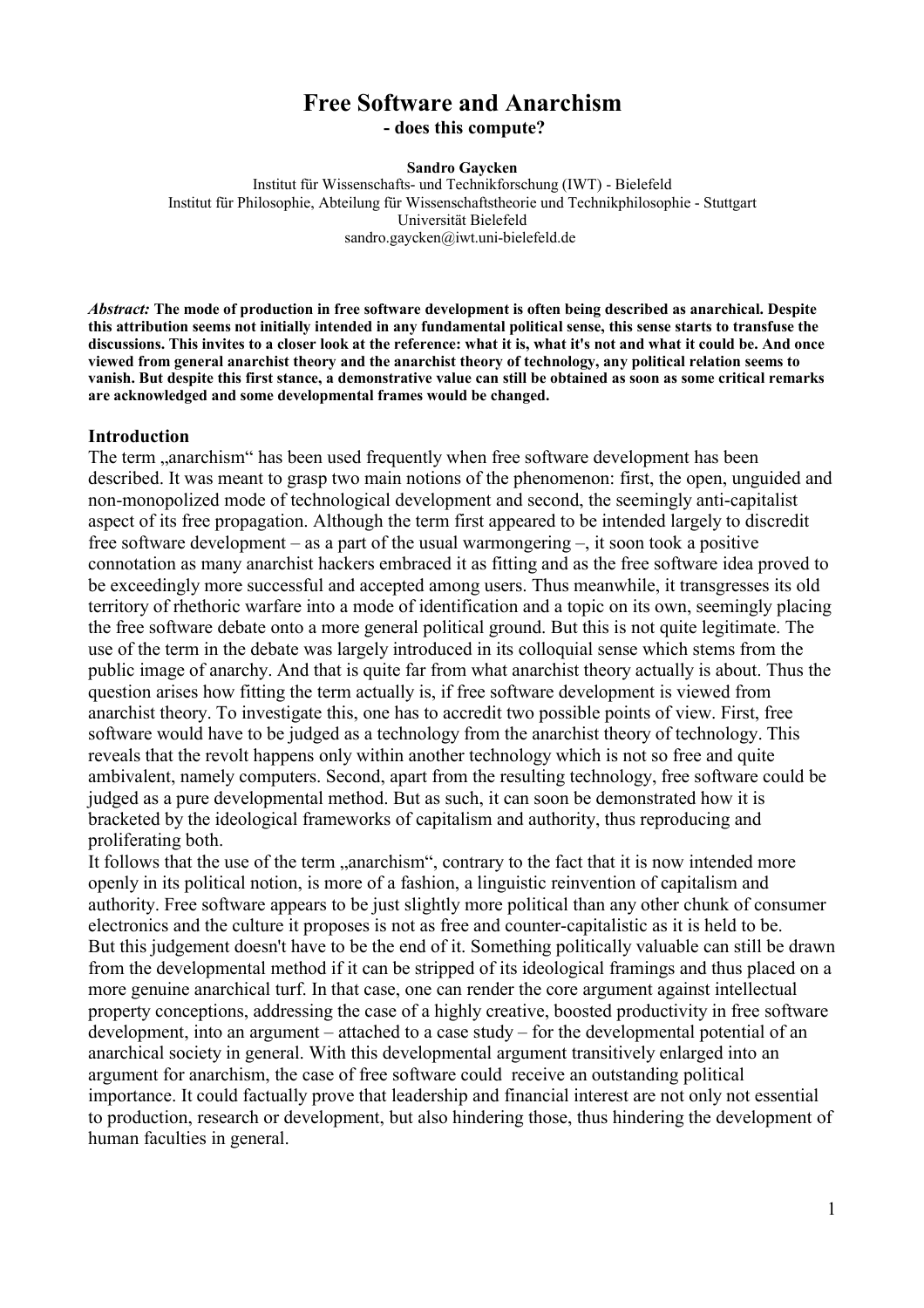In order to validate these claims, this paper will proceed as follows. It will first state the essential principles of free software development and show in how far they invite an association with anarchism. Then, a brief intuitive introduction to the theory of anarchism will be given, followed by a sketch of Bookchins anarchical theory of technology. Subsequently, free software can be analysed in a first stance as a technology and in a second stance as a method where both analysis will leave it as a politically rather uninteresting and falsely overrated phenomenon. After this, the idea of assigning it a more dominant political role by turning it into a case study for anarchism will be developed out of the standard intellectual property argument.

## **Anarchical elements in free software development**

Technologies (before marketing) have a tendency to take on functional names, indicating their specific technical character. So does free software. It is free software. "Free" here means the entailment of a few degrees of freedom for its users. The specific claims have been outlined by Richard Stallman, the inventor of GNU, more than twenty years ago, as a reaction to some restrictive tendencies in software research and development. They are as follows: a user of software should be free to use a program for any purpose, to study its functions and fit it to own purposes, to make copies and propagate them to help others, to alter and develop the program and freely publish the results to promote the community and – resulting logically – he should be able to access the source code of the program<sup>1</sup>. Thus, free software can be developed by anyone who aquires the program which mostly (but not necessarily) includes that the program is freely downloadable somewhere.

Since this mode of software production has been introduced, it has had its own history. It took long years to actually develop and establish the first free operating system, GNU/ Linux, but ever since that has been achieved, free software has been flourishing. By now, free browsers, office and media applications and many other useful to funny free programs made their way onto ever more harddrives, much to the annoyment of their main commercial opponent: Bill Gates with his (sometimes) operating system Microsoft Windows.

But now what appears to be anarchical about free software? This association actually does not seem to appear with the initial programmers. Stallman and Torvalds for instance were mainly interested in securing free and open research conditions and in the technical task at hand. This was political in a rather detailed way, but apart from that, any far reaching political or even revolutionary implications directly referring to anarchism cannot be found. The association seems to mainly have been established by opponents and commentators from the press in the usual daily warmongering. They used the term "anarchy" in its rather undefined colloquial meaning<sup>2</sup> to describe the specificly new phenomena of free programming. In this colloquial meaning, anarchy broadly describes a state in which no property exists, nor do rules or authorities and which thus has no stratified order in any (common) sense (which in addition is generally thought to result in nothing but sex and violence and the end of humankind within a couple of (sexy and violent) hours). Free software development now is associable with this state when it is seen as a kind of technological development and thus compared with the standard industrialized pattern for that. That pattern is normally strictly hierarchical, guided rigidly by corporate interest and controlled and organized through and through, in every little step. This is of course owed to the huge amounts of money involved in any kind of industrial development and this also includes that it is largely a secret thing. The end result in a way gets published since it has to be sold, but the intermediary steps, specifically invented methods and all that is the companies property and not to be seen. Compared to this rigid framing of standardized industrial development, the developmental method of free software seems best described as: anarchy.

<sup>1</sup> See the official definition under http://www.gnu.org/licenses/gpl.html.

<sup>2</sup> This colloquial meaning can nowadays be found in many dictionaries. Anarchy there often equals orderlessness, total chaos and burning streets.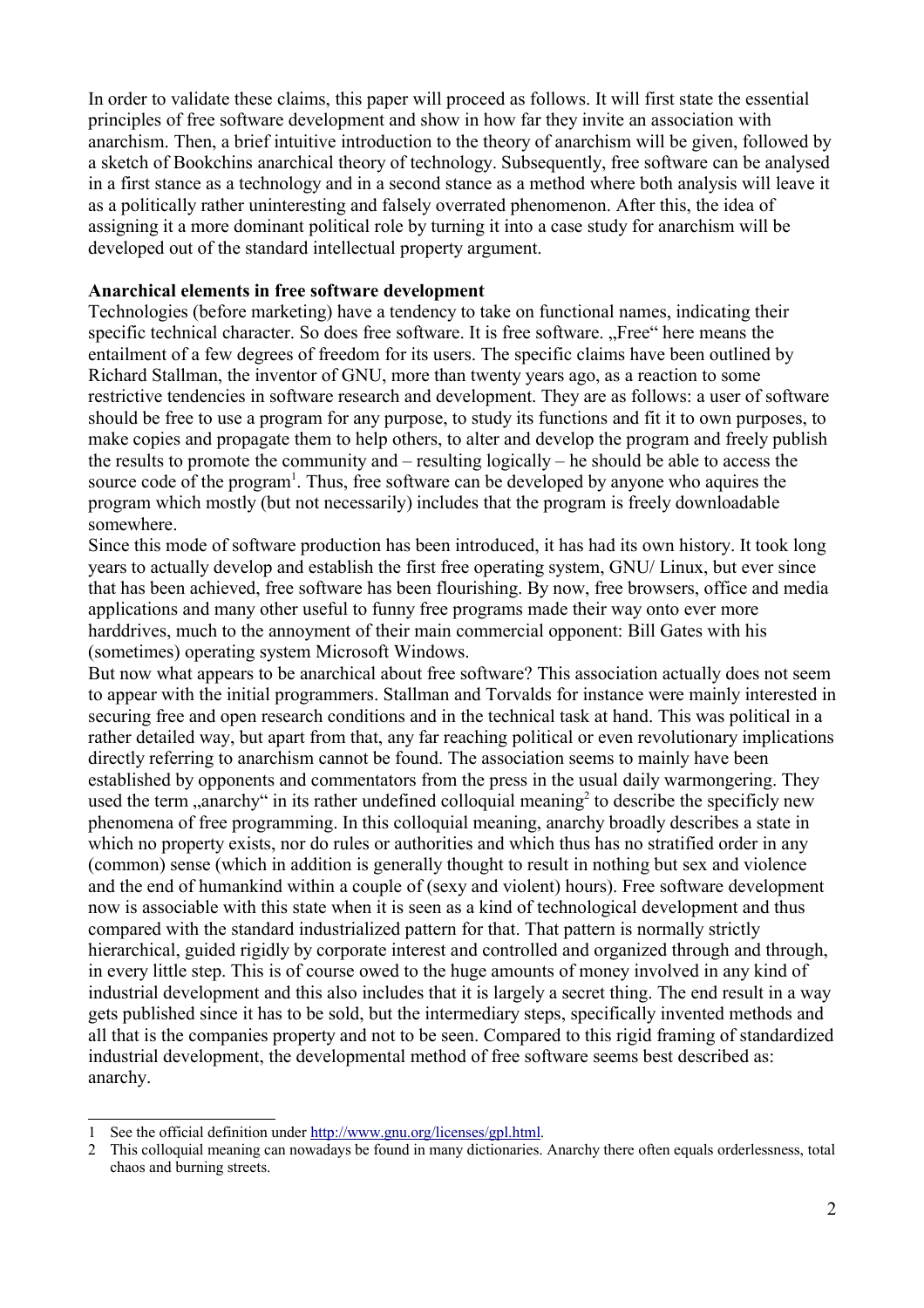Of course this association initially also entailed some rhetorics. It also intended to draw on the sex and violence and end of anything image of anarchy. Gates for instance still tries to hold that free software development actually hinders a safe and high-quality development due to its lack of financial interest and directive order, thus posing a lethal threat to .,good "development in general. But in what followed, the association actually took on a rather positive value, mainly owed to two phenomena. First, there was the success. At least after Linus Torvalds' breakthrough with Linux, free software and its anarchical method turned from an exotic dream into a groundbreaking idea. Its development was fast compared to its dinosaur industrial rivals – and almost entirely without costs. Second, many scientists and programmers actually liked and embraced the anarchist image. Quite a few of them already were anarchists of course, especially the hackers and human rights activists, and did not feel uncomfortable with the term after all. But also the politically less exited gladly adopted the term to express a principle opposition to industrial methods: commercial programming and, as Stallman did, the propagating rule of ever more secret, "everyone for himself"-development. Both of these evils, now stretching out the dimensions of the dark side of the force in programming, have their rich and reckless emperor in the figure of Bill Gates and not at last due to his active engagement against free software, defining oneself as a (somewhat techno-)anarchist soon started to be a personal thing as well.

Thus, radiating from a rather rhetorical reference to the free software production method as anarchical, we now find the establishment of an overarching general political attitude towards free programming as political action in a more general sense than merely within the copyright-debate, in turn placing the latter into its larger social context with capitalism. A crucial point about this identification is that the rhetorical use of the term "anarchy" draws on the rather unfounded, preconceptive and largely false public image of anarchism briefly mentioned above. Thus the question arises, how free software actually compares to real anarchism as it is outlined by its own theories. This shall be investigated in what follows by first viewing the false image of anarchism and then, in light of the contrast, by taking a closer look at what anarchism really means.

## **Anarchism – its bad image and the real McCoy<sup>3</sup>**

The bad image of anarchism has established itself so vivaciously that the term meanwhile has lost much of its initial political meaning. This phenomenon has been accredited by many younger philosophers. Foucault for instance – being an anarchist – renamed his own anarchist theories to be "archeological" in order to achieve a distance to the bad and unpolitical nowadays image<sup>4</sup>. But just what is this image? The current version<sup>5</sup> seems to stem mainly from the post-war generation. Under the influence of the May-June revolt in France in 1968, the American anti-war movement, the German squat-movement and its exterme ends, the RAF, it associated anarchism with beatniks, hairy hippies and occasional bombings which aim only at a "total chaos" of laziness and drug-abuse, totally in opposition to any ordered society. This of course is a false sense in which the term "anarchism" got established<sup>6</sup> and in which it is being translated by most nowadays dictionaries: chaos, turmoil and destruction. Things burning. Sadly, this false image has also been the perspective on anarchism for many young people who are now, in the post-post-war generation, commonly regarded as anarchists. They can be watched, widely labeled, in their natural habitats: malls, alternative youth centers and train stations. While not thinking much above the level of singlepaged, imperatively parole bursting flyers, they understand anarchy basically as the necessity to

<sup>3</sup> I learned recently that the expression "the real McCoy" stems from an advertising campain, featuring a bourbon whisky called "McCoy". Since I like bourbon, I like using it.

<sup>4</sup> He explicitly referred to this in an interview which is quoted in: Antonio Negri/ Michael Hardt: *Die Arbeit des Dionysos: materialistische Staatskritik in der Postmoderne*. Berlin [u.a.]: Ed. ID-Archiv, 1997

<sup>5</sup> There have been previous, different bad images of anarchy from its historically more active phases between the Paris Commune and the Spanish Revolution. People back then associated anarchists merely with terrorizing, bombing revolutionaries.

<sup>6</sup> The press of those days already played its part in this reinterpretation, mainly the German Stern in its coverage of the Kommune 1. See: Ulrich Enzensberger: *Die Jahre der Kommune I: Berlin 1967 – 1969;* Köln 2004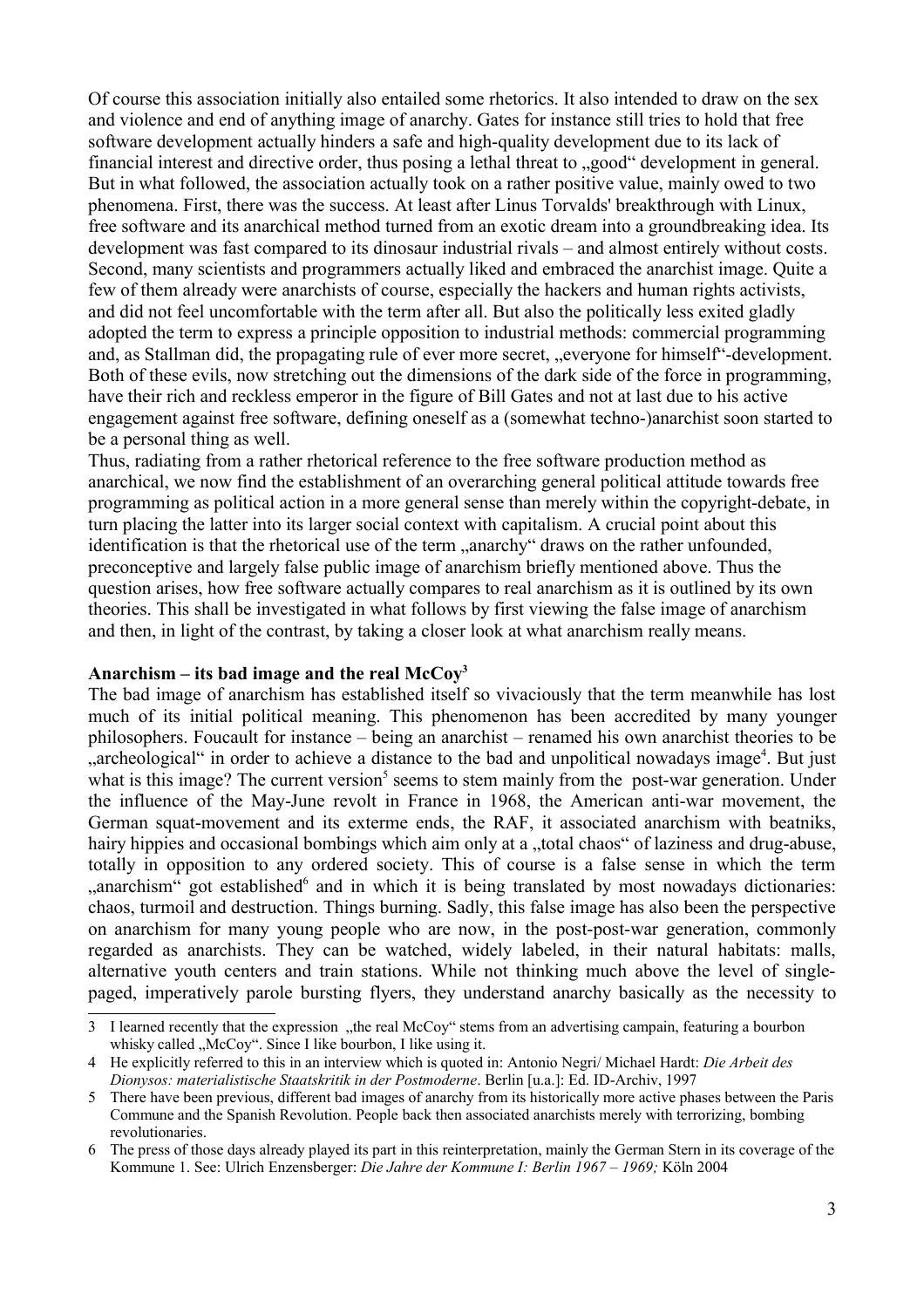drink beer, smell and pretend to be poor while drawing money from their parents to buy the appropriate ragged clothing and CDs (comparatively expensive commodities, only available in approved shops). That, of course, seems to be pretty unauthentic to anything but the capitalist warefetishism already precluded in the first part of the Kapital<sup>7</sup>. And thus the image of anarchy, whether it is opposed or "lived", doesn't propose much political content anymore. It seems to be rather void. At least as long as you don´t think that being smelly and drunk could be anything of a final sense of life.

This is a conception of anarchy which we have to ban out of our minds if we want to appreciate its real political meaning. Which we will try to develop now.

A nice way of actually approaching anarchism is to use a utopian method. That's a rather simple approach<sup>8</sup>. And it is not an unambigious thing within anarchist theory<sup>9</sup>, but I believe it yields a good intuitive understanding. The first step of the utopian method consists in imagining a little utopia, a place, where everything which *could* be good actually *is* good. Bascially, there is no war, no hunger, no thirst, no unequality, no "poverty", no pollution, everyone has everything necessary including dignity, has a nice place to live, a variety of food, of entertainment, all sorts of medic care, very little really necessary work and thus a lot of free time to spend with many friends and on some own, personal challenges and best of all: everything is entirely free, actually the whole concept of exchange-value is gone and there is no authority enforcing anything. That should be enough for now since we should not overburden our imagination. Now the next question is: how possible is such a world actually? Of course, quite a few people will now immediately burst out: not very! And they might add: moron! And this very phenomenon that actually so many people prefer to believe in the exact opposite of our little utopia, namley the dystopia we actually live in, poses a core problem to most of the current anarchical or socialistic theories as has been clearly outlined by Deleuze and Guattari<sup>10</sup>. But that is a different topic. What we will now do is hold the immediate outburst and the following resignation and first refine the question. Namely into: how possible is such a world *technically*? Or better: could we obtain such a world by mere rearrangement of already existing technological and social structures and ressources? This question has become more scientific, more calculable and less a question which anyone can be immediately opposed to. And it has actually been answered by science in a number of investigations and considerations. The answer is, of course, positive: yes, such a utopian world is possible by mere rearrangement of the existing. We would just have to restructure our behaviour with ressources. And this simple insight will now lead us directly to anarchism. Because now that we know that an almost perfect world is technically possible, we have to justly ask ourselves: why is it not realized now that we know? It appears pretty rational to do that, in fact: more rational than anything else. So why don't we? Here we find two "opponents" to this rather simple rationality in the form of two historically grown human misbeliefs: capitalism and power. Capitalism as a cultural form can be systematically proven to necessarily produce inequalities, need, exploitation and war<sup>11</sup>. Power on the other hand is a little more different to track down as an evil. It is not a formulated idea as capitalism which could be analysed systematically. It more resemblances a highly addictive (but eventually unnecessary) emotion, a pure final end in itself. Its evil can only be demonstrated historically in the obvious empirical fact that exploitation, murder, war and so on have almost always been initiated and

<sup>7</sup> Karl Marx: *Das Kapital*; Stuttgart 1957 (Kautsky-translation for Kröner)

<sup>8</sup> Its simplicity is an important element and justified since "anarchism is pretty simple when you get down to it". Said by Clifford Harper in his *Anarchy: A Graphic Guide*, Hampden Press 1987 (very recommendable, but hard to find these days).

<sup>9</sup> See Peter Heintz: *Anarchismus und Gegenwart*; Berlin 1985. He is totally opposed to it. Anarchism should rather be seen as anti-utopical to emphasize its realizability. But the utopian here is just used as an approach, a method so to speak. For an anarchist who uses it more essentially in this sense, see: Robert Nozick: *Anarchy, State and Utopia*.; Basic Books 1974

<sup>10</sup> Gilles Deleuze/ Félix Guattari: *Anti-Ödipus;* Frankfurt am Main 1995

<sup>11</sup> And we all know who did the basic work on that. For an updated version, be referred to the very recommendable: Michael Hardt/ Antonio Negri: *Empire;* Cambridge (Mass). 2000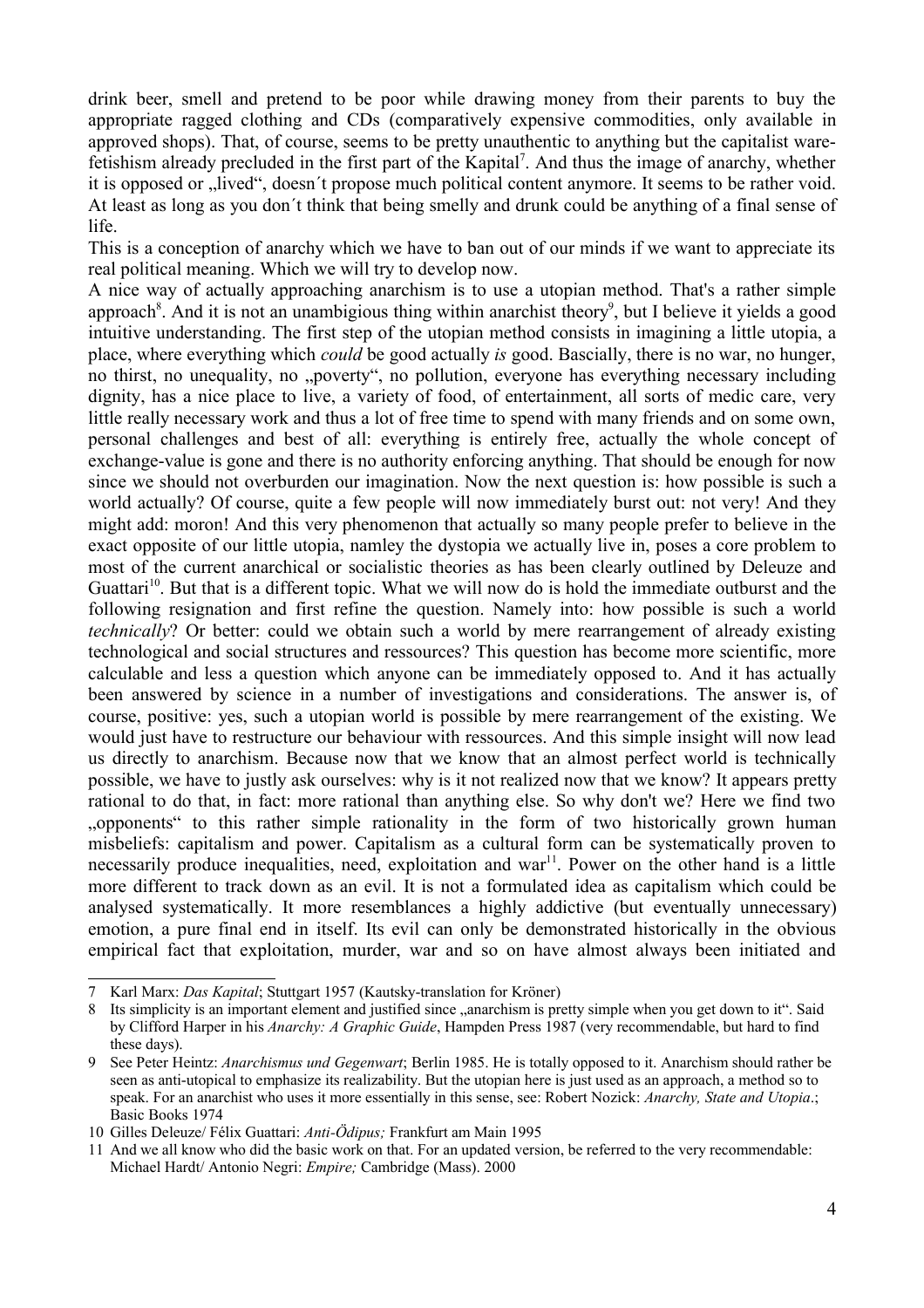maintained by the powerful and endured by the powerless – whether they wanted it or not. This is a historical asymmetry, a constant one and it clearly points to power as a central problem. At this point, some might probably want to suggest that the asymmetry is only as evil as it always has been due to the absence of holy communism. But that this is not the case is and has been impressively demonstrated by any communist country. Not a single one ever voluntarily ended the dictate of the proletariate(-party) which was intended by Marx as a merely temporal installation to expropriate the expropriators. Why? Power-addicted. It sounds almost too simple, but some important things are rather simple.

One more note needs to be dropped on how these two evils rule us: they do so as beliefs. They make us believe in irrational axioms from which we in turn produce irrational conclusions by rational reasoning. Thus they distort our sense for any simple rationality, turning the irrational rational and making the really rational descend into a utopian nowhere by the mere number of words and complicated relations they constantly invent to hide their core axioms<sup>12</sup>.

Of course, more menaces than these two are conceivable, but anarchism takes them to be the very core of nearly any politicial problem. To fully expand this view would severly exhaust the space of this chapter<sup>13</sup>. But if we for now accept this basic and quite obvious and reasonable observation, we can certainly wish that both evils have to be abolished. The two negative demands to abolish capitalism and any kind of control humans exert over humans – negative insofar as they aim at abolishing something rather than constructing something – are the core demands of: anarchism. Thus we have arrived at it in a pretty natural and intuitive argumentation. Now whereas historical anarchism was mainly focussed on forms of control of the state and religion, current anarchism has recognized the need to abolish the very principles underlying those evils in all their shapes. This is the so-called "negative" anarchism.

But anarchism is not yet exhausted in its negative formulation. Spreading from the negative anarchism, we also find positive visions. These are not so very elaborate – quite naturally, since anarchists cannot dictate anything without immediately contradicting themselves. In general, we will be left to construct whatever we want and live how we want to, since that is the essence of nonauthoritative freedom. But the vision of what will be after an anarchist revolution in a world entirely free seems to point to a few natural consequences. One is held to be the development of rather small and natural groups or communities which share views and interests. This results out of the need to decentralize everything since any centralization, as needed in larger compounds, tends to develop central and professional organization which turns into new leadership. Thus we will likely have decentralized communities. Their internal organization is often conceived of in the shape of councils, but these are not to be mistaken with leading councils. They only organize what has already been decided commonly within the whole group and the posts in the council rotate equally among every member of the society. Thus, power is not totally abandoned, but it is minimalized and distributed totally equally. Also not abolished is order, just to face a common preconception about anarchism. Every member of the society still has a minimal set of obligations, such as not to hurt anyone (naturally) or to work a certain minimal amount of time to maintain the communitys' stability by keeping the basic production running.

Beyond these few general and rather logical ideas, naturally little is developed and not much should be developed as well. But these visionary aspects of a free society which are conceivable are a topic in anarchist theory and have gained a greater importance in recent developments. This is not only in order to have them clarified once the revolution has taken off, but also to see which parts of a free world can already be realized in the personal, current life. Here, the visions work as practical guidelines along which some daily routines can be contrasted and probably changed. To behave as if we were free, so to speak, can thus at least partly lead us to personal freedom and sharpen the

<sup>12</sup> For whom this didn't sound immediately rational: be referred to the outstanding excellent work on this topic as it is picked up by Critical Theory in: Herbert Marcuse: *One Dimensional Man;* 2.ed, London 2002

<sup>13</sup> A nice guide to anarchism can be found under: http://sourceforge.net/projects/anarchism. Another is: Joan Nordquist (ed): *Anarchism: contemporary theories: a bibliography;* Santa Cruz (Calif.) 1999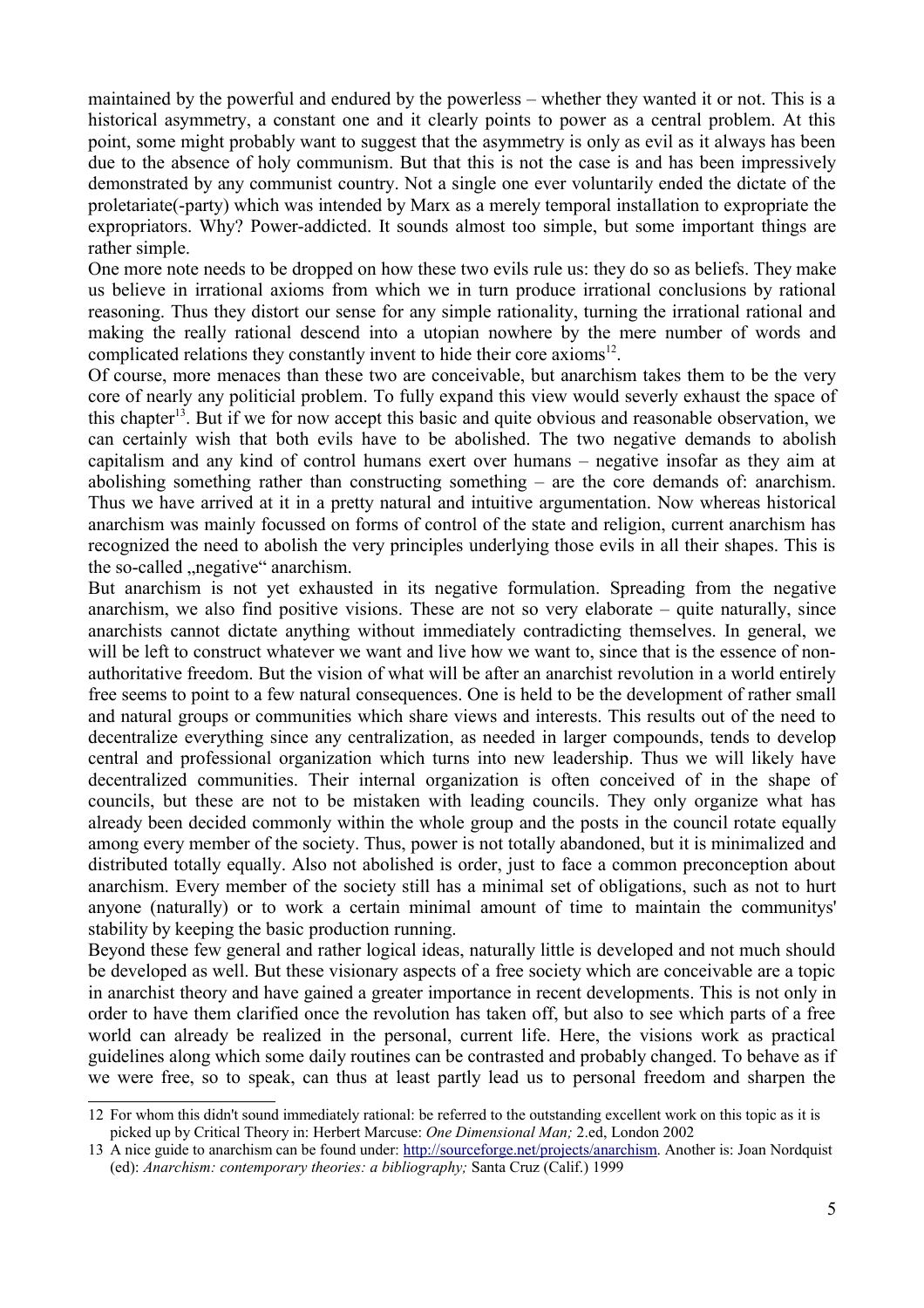anarchist senses. Many anarchists have actually set out on a number of direct actions, alternative lifestyles or communal experiments. One such vision with a very interesting history is that of free sex relations. But that will not be explored here<sup>14</sup>. Instead, we will look at Murray Bookchins anarchist theory of technology.

## **The anarchist theory of technology**

To state that something like an anarchist theory of technology exists might sound a bit strange at first hand. What could a political theory of technology be? How can technologies be political at all? They seem to be rather neutral, mere means to a great variety of ends. This is a very common view about technologies. But it is mistaken, even more so for the industrial age. We need to look at this mistake and will thus dwell a bit on the relation between technology and social order.

The relation arises from the fundamental insight which Marx had about the connection between production and social order. He stated that certain modes of production in the turn of history produce certain social orders. One very basic example for this is the division of work. It arose out of the knowledge how to grow crops and herd cattle which allowed prehistoric societies to gain excess production to store. This freed some of its members from the immediate need to produce food all the time and thus specialists could develop and the societies grew more complex and developed further. A political component got to this as some of the specialists became leader-specialists, priest-kings and the like. Thus a mode of production established a social order. This has now been the case ever since and at the core of every fundamental change in social orders, we can recognize some equally fundamental change in the modes of production.

Many of these changes have actually been technological changes. The above example already suggests this since the knowledge on growing and herding is largely technical knowledge. Thus the relation between production and social order has a significant technological component to it and it is in this sense that technologies have to be deemed political. Technologies open up a specific range of possibilities for social orders. In most cases, this enlarges the range of human actions, but since the industrial revolution, technology also had a limiting notion to it. The complex tool-compounds called ...machines", by means of their design, their size and complexity, have to carry a number of necessities like conditions on how to handle them, a special division of work, sometimes specific hierarchies and so on. Thus the specific range of social possibilities opened up by technologies is not only a positive thing, free to choose. With the advent of machines, technologies also entailed social necessities. Marx had recognized this and within his concept to actually turn the tables by not having production dictate social order but social order dictate production (in communism), the appropriate technological change to allow this played a significant part as the solutiontechnological revolution" which has been a constant issue to all communist societies ever since<sup>15</sup>.

What remains to note from these considerations is the fact that technologies open up specific possibilites for social change and this is a point of consideration for anarchism much like it has been for communism. We will first have to ask ourselves which technologies would be needed in an anarchical society and this will point to some general technological characteristics fundamental to positively promote anarchism as a fundamentally new social order. Following these, we will additionally be able to state a few negative demands as well, more or less as the negations of the positive characteristics, to not only state what should be the technological case, but also what it should definitely not be. The positive characteristics will then enable us to recognize genuine anarchical technological structures whereas the negative demands will point us to structures which oppose anarchism.

<sup>14</sup> Sorry for that, but this is about technology.

<sup>15</sup> It is a very interesting thing to view the history of the cold war, the collapse of the Soviet Union and the current development of high-tech as at least partly a result of these different technological cultures. David Hambling has written a very good book on technology transfer from the military to the civilian sector which sketches this situation: David Hambling: *Weapons Grade;* London 2005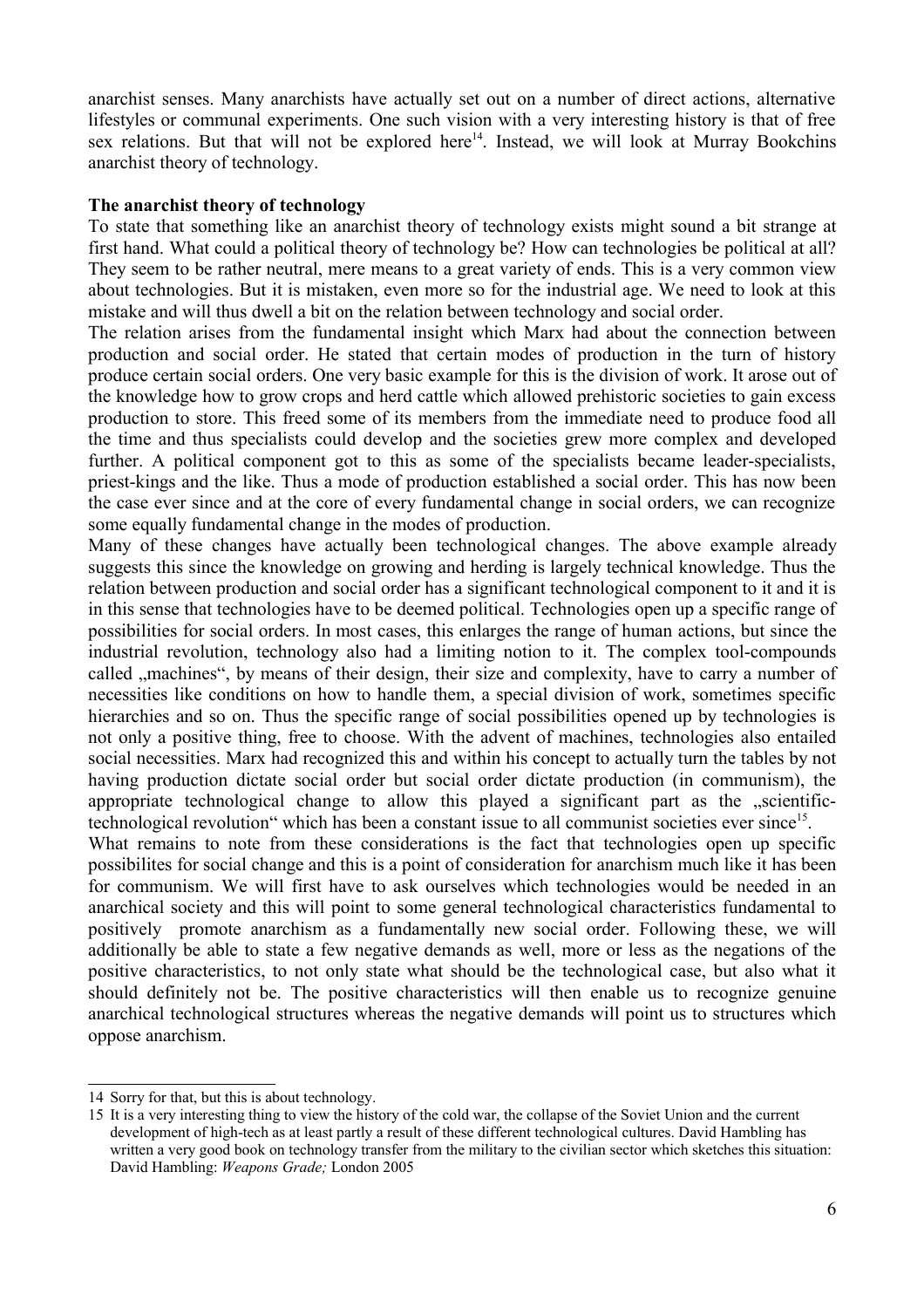Now let us sketch the anarchist theory of technology.

Like Marx, we will intend to turn the tables and have our social order dictate the mode of production, not vice versa. The basis of our thoughts should thus be the positive vision of the free, decentralized anarchist community. Which mode of production does it need? This is easy: a decentral, local production. Only then will people be able to live autonomously and thus free from outside rulers as we noted above. But how can this be achieved? Our current, globalized economy is quite the opposite of this. It grows things in one country, boils them in another, packs them in yet another and finally sells them somewhere entirely else. Can this irrational organization be rearranged to local models? We believe: yes. And as we mentioned above, this is to a large extent a technological task. Here, we meet Murray Bookchin. He is a known socialist and anarchist and he has written about the technological foundations of anarchism<sup>16</sup>. His thoughts are quite logical. We need to develop localized technologies which are able to gather ressources and produce goods in the most easy and comforable fashion possible. They should be workable by only a few people (the less the better, but up to a hundred probably if we imagine standard sized communities of 1000 to 2000 individuals), they should be able to regulate themselves and even repair themselves if possible<sup>17</sup>. This somewhat points to the old Enlightenment conception of technology<sup>18</sup> which has also been at the core of the communist scientific-technological revolution: technology as the saviour which abolishes all work for humans so they are free to live the lifes they want to live without being bound to the ugly necessities of daily production for daily survival. As such, anarchism is substantially technology-friendly, even very dependent on it. Entirely without it, work would much likelier have to be regulated, thus administered again. In addition, anarchism even embraces the highest possible state of technology, that of a full automation, to fully liberate humankind – at least with Bookchin. And in that case, Bookchin holds, computers play a significant part as well. They will eventually conceptualize the work, steer the machines, administer everything and so on. Within his further theory, Bookchin also states that we have to achieve an equilibrium between humans and nature. This is important so the ressources are not wasted too excessively such that they become exhausted. A lack of ressources has always been a good reason for a war, so that should be avoided. But this does not have to be explored any further.

For now, this brief look will suffice to demonstrate the technological task at hand for anarchism. We can now state the basic positive technological characteristics anarchism needs. Its technologies will have to be such that they can be produced and maintained locally and they have to enable small communities to freely, easily and with the least possible amount of work produce their commodities. Further, they should be such, that they do not irrevocably exhaust local ressources or need very exotic ones.

Technologies which comply with these characteristics would not necessarily need a hiercharical social order any more. They would not create and reinforce dependencies from owners of ressources or lacks of ressources, from central monopolizing producers, highly skilled specialists and so on. Thus they would have a liberating effect on a society and could be called anarchical in a very close and genuine sense. Bookchin also mentions an example of such a genuine anarchical technology: the sun-furnace. It uses photovoltaic cells to produce more than 5000 degrees celsius, it can thus melt iron and steel, it's easy to build and maintain and can be operated by just a handful of unskilled workers. Thus it promotes anarchical interests in a genuine, clear-cut way. It promotes freedom and equalness and diminishes dependence and asymmetric inequalities as they are transparent in current industrial production.

This directly leads us to our negative demands. After we have seen which technological characteristics are demanded by a free humankind, we can also state which kinds of technologies

<sup>16</sup> For instance in: Murray Bookchin: *Für eine befreiende Technologie;* in: Hans Peter Duerr (Hg.): *Unter dem Pflaster liegt der Strand – Anarchismus heute;* Bd. 2; Berlin 1980

<sup>17</sup> Science Fiction has a number of versions here. One of my favorites is: Herbert Franke: *Einsteins Erben;* Frankfurt am Main 1980

<sup>18</sup> A central utopian vision of that can be found in: Francis Bacon: *Novum Atlantis;*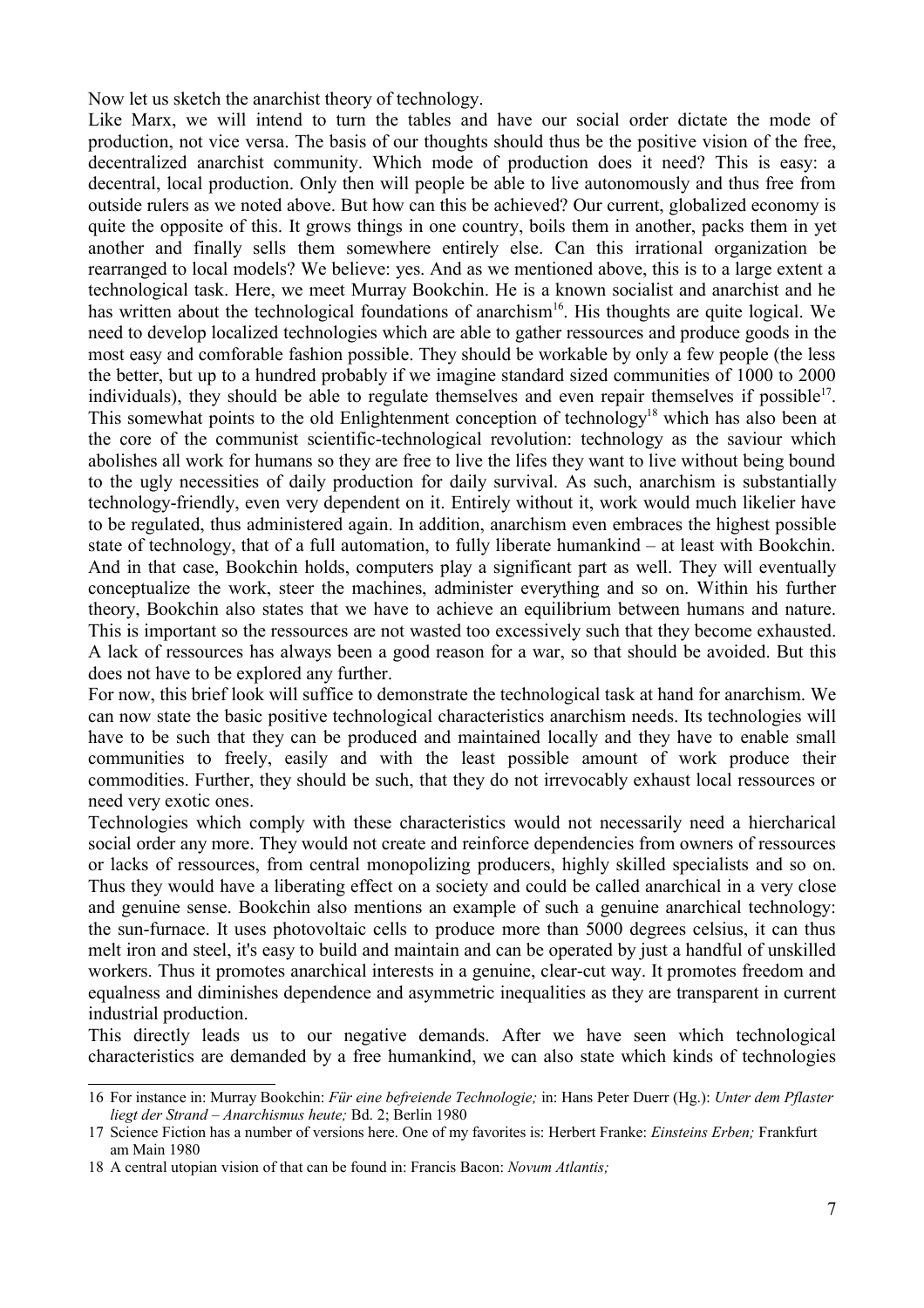hinder the development of a free society. Such technologies are namely designed in such a way that they need or reproduce the principles of authority and hierarchy or that of exchange-value, either in their production or in their later use. A clear example for this is current steel production. Steelworks as machine-compounds often need thousands of workers, from iron ore mining to melting to transportation and administration. Thus they rather propose hierarchical structures. They need specialists, a central organization, authority. And they suggest larger communities. The workers will need food, housing and entertainment and that leads to larger cities as we find them frequently with steel production. All this opposes the anarchical ideas of non-hierarchical structures, autonomy, decentralized, smaller communities, of comparatively free choices and little work. Thus we will demand of technologies to be free of such wanting structures which invite social complexity and class-construction, thus suppression and hierarchy.

Of course, the negative somewhat follows from the positive. But it still felt necessary to me to mention it to achieve a contrast between what we can now call a genuine anarchical technology (as the sun-furnace), a technology somewhat opposed to anarchism (as the huge steelworks) and, in addition, technologies which could be deemed neutral from an anarchist point of view (as a simple excavator probably) $19$ .

## **The case of free software**

When we now look at free software, we first have to notice two possible points of view. First, free software development can be rated in its association with software as a technology (which works in computers) since that is where it is leading. This has to be viewed largely from the anarchist theory of technology as it has just been sketched and it will show us some severe difficulties. Second, free software development can be rated more generally as an anarchist method, an anarchist , mode of communication" as it has frequently been described<sup>20</sup>. This will have to be judged rather from the core theory of anarchism. But this will also be a problem since many of its characteristics are rather difficult to come to terms with from a general anarchist point of view.

Let us first look at free software as a technology. Is it genuine anarchical, opposed to anarchism or rather neutral?

We will approach this question by first stating some clear intuitions. First we have to note, that software is a technology basically in charge of controlling other things. It steers machines, tells them what to do. As such, it is not a technology on its own. It is always combined with some other machine which it controls. In the case of free software, this is always a common personal computer, not a harvesting machine, a steel press or anything<sup>21</sup>. So without personal computers, there is little use for free software but playing frisbee with the CDs. Thus we have to ask ourselves, in which way a personal computer can be seen as an anarchical technology if it is being controlled by freely developed software. To repeat: we can state that such computers could be rated genuine anarchical if they would promote decentralization, autonomy and the creative and free development of humans. If on the other hand such computers are rather proliferating control, the concentration of capital, centralization and such, they should be viewed as rather opposed to anarchism – in this case: whatever the mode of production of its software was.

The verdict is reached quickly. It stems from the current production of personal computers. This production is highly monopolized, in very centralized structures and the assembly-lines are globalized and exploit the poverty of foreign countries by means of financial power. This holds for any major personal computer brand. Personal computers have to be viewed as a typical product of a

<sup>19</sup> Although some of my colleagues might hold that one cannot sensibly speak of any neutral technology. See for instance: Christoph Hubig: *Technik- und Wissenschaftsethik – ein Leitfaden;* Leipzig 1993

<sup>20</sup> See for instance Siva Vaidhyanathan: *The Anarchist in the Library;* New York 2004

<sup>21</sup> At least I don't know of any other case. Most machine software is yet too specialized and too close to its producing industries.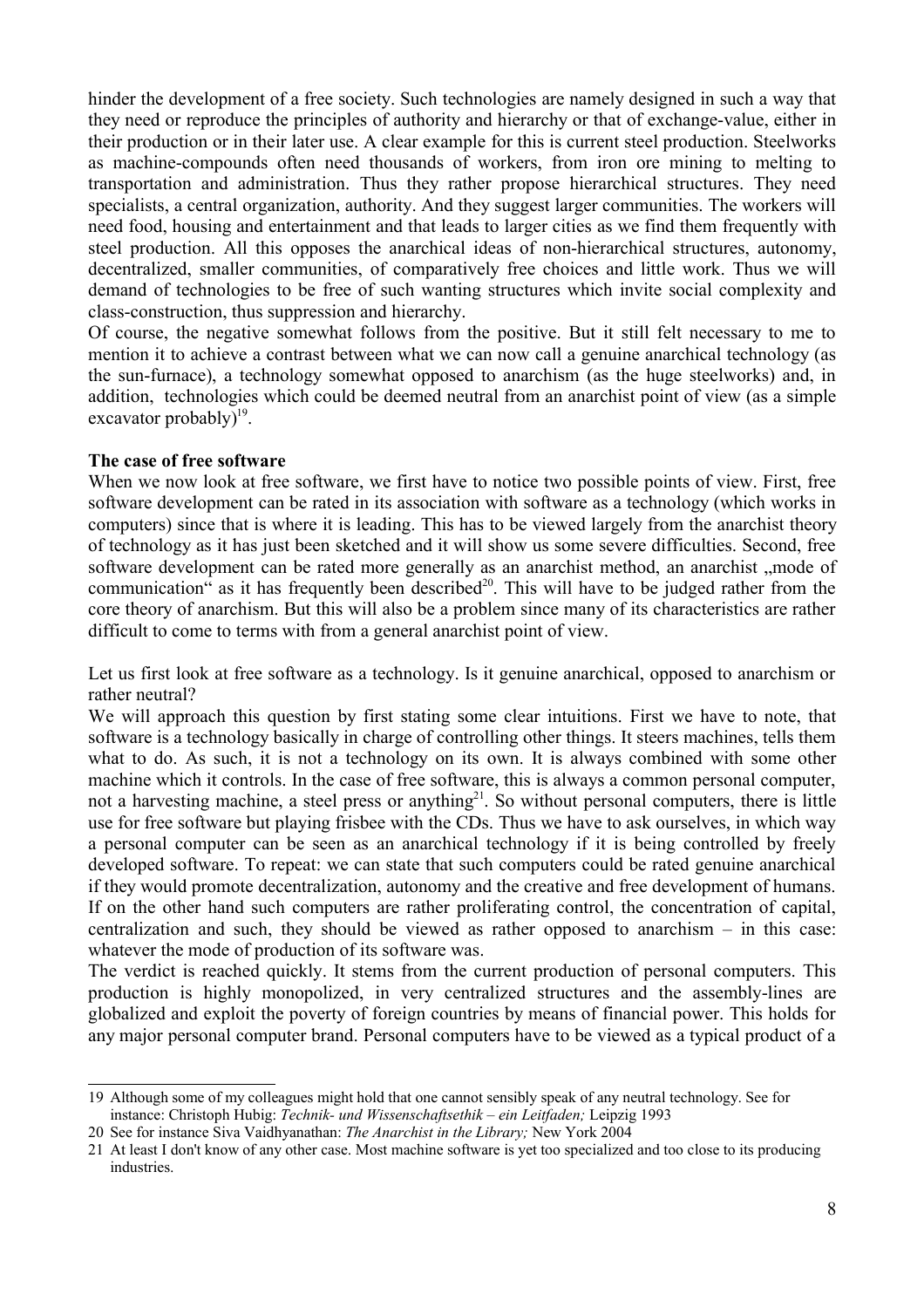high industrialization, involving all of its clearly anti-anarchical structures<sup>22</sup>. Thus free software as a technology is clearly opposed to anarchism by means of its current dependence on personal computers. The included obligation to buy a personal computer affirms and reinforces the corresponding industry and the principles of its conduct.

A tough verdict which cannot be different – based on the current version of PC-production. We can now note that in addition to the concept of free software, a concept of free hardware (so to speak) would be needed as well to render free software into an anarchical technology. We might question though whether such a thing is even conceivable. The production of up-to-date PCs is so highly specialized, drawing on extremly specific components and ressources, that it seems rather impossible to conceptualize any decentral, small and local fabrication for them. To achieve this, much more research and development would first have to be done into a direction entirely different than the current, industrial one. Thus, a concept of "free hardware" for the bearers of the current versions of free software, the up-to-date PCs, seems still a little too ficitious to help the concept of free software onto an at least principly safe ground. Here, Bookchin has to be critized, or at least relativized as well. He placed great emphasis on computers for the liberation of technologies, but that was back in the 60ies and the computer Bookchin mentions as an example is the DDP-124 from the Computer Control Company in Framingham. This was still a rather simple device (although it already included ICs), not too demanding in its production and ressources and he probably didn't foresee the development computers would subsequently undergo.

However, in comparison to these negative judgements, a point can be made about a sensibly anarchical free software as well. It could be conceivable, given our current technological situation, to program free software for simple computers which are in use in simple machines as the ones I have mentioned above: harvester, steel presses or things like that. Given the case that these simple machines and computers can principly be constructed and handled locally and decentral, without an immediate dependence on large-scale industries, free software would very genuinly promote a technological liberation. To give a case in which this would be of actual relevance, Siemens and its "engagement" in third world development can be stated. Siemens has good contracts with development agencies and institutes and in turn provides the third world with a lot of machines for agriculture, water and waste management and so on. The machines are relatively simple to handle, but they draw on specific parts and specialized machine-programming, thus securing Siemens a huge and very dependent aftermarket. Free machine-software in this case for the Siemens-machines would greatly proliferate the freedom of the concerned countries. However, the free software movement is not found here.

Thus the political difference free software as a technology makes is rather small, not to say: zero. In its current shape, it is only operated in personal computers, but these are severly monopolized and reinforce centralization. Buying computers promotes the according industries with affirmation and financial support. In addition, personal computers have developed into a highly advanced and technically demanding state which fundamentally hinders even the conception of a thing like "free hardware". Despite this, there could still be a genuine free software, namely one which would be developed especially for more genuine anarchical machines, respectively the (accordingly rather simple) machine-computers which run them. This would be a more directly political action, in support of technological freedom. But here, free software doesn't seem to exist, at least not as a part of the free software movement. Resulting from these consideration, free software as a technology has to be regarded as rather opposed to the idea of anarchism. The term doesn't fit here at all.

<sup>22</sup> Another thing (though not of direct importance) is the bounds these corporations share with the arms industry which provides the material basis for any exploitation and suppression. Just to state some historically popular examples: Wallace Eckert produced the IBM Model 701 in 1952 to calculate nautical almanachs for the US Navy's submarines. The 701 became the predecessor of all personal computers. Robert Noyce, the founder of Intel, conceptualized the first IC in 1959 which was further developed within Texas Instruments for the Solid Circuit Network Computer, a miniature computer to help the USAF with missile guidance in the Minuteman program (- not for the space program as is sometimes claimed). Current companies of course are still involved in these businesses.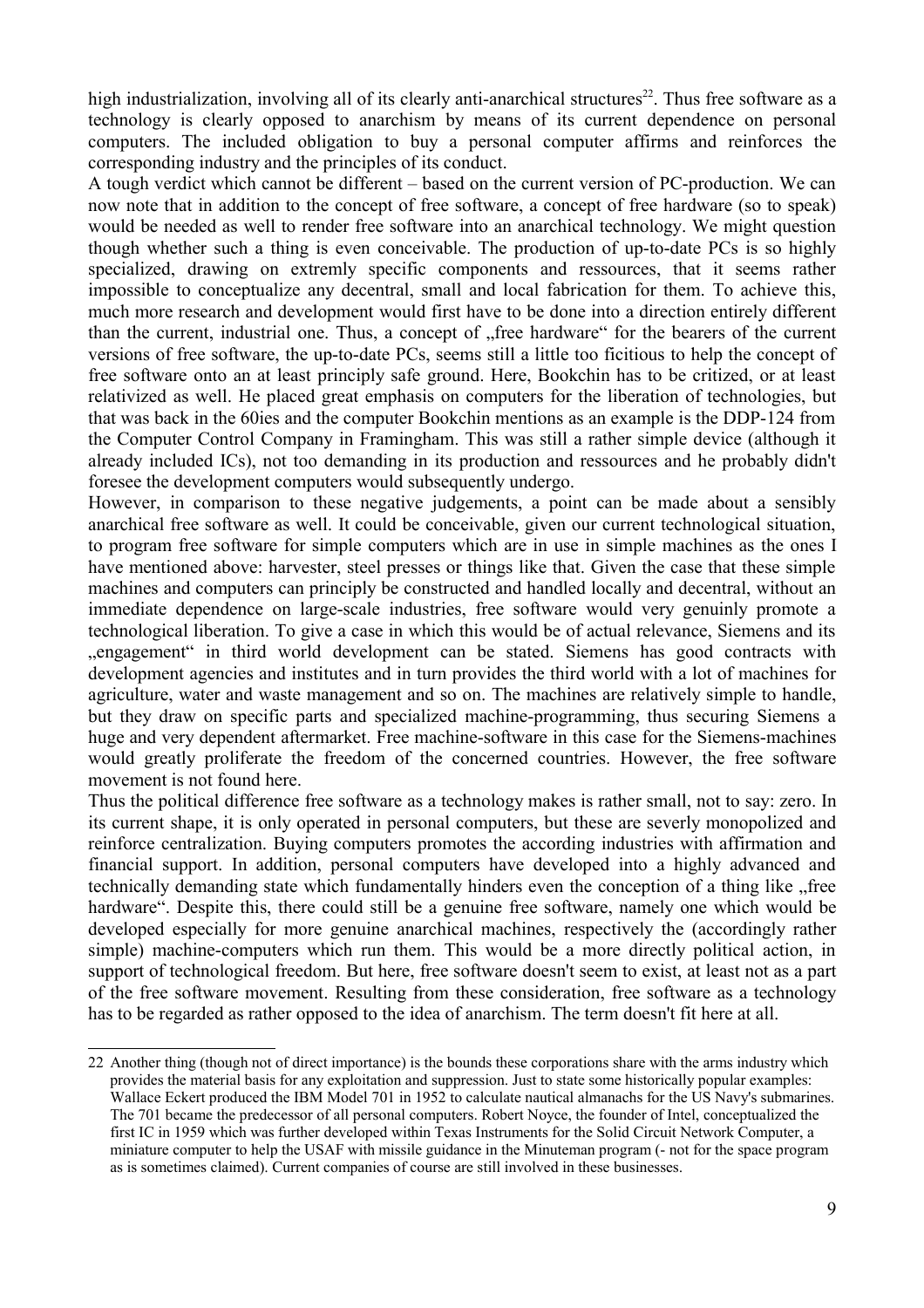After we have investigated the implications of free software as a technology, we can proceed to the second consideration from above: what about the production method of free software development as a pure method? Can it be regarded as anarchical? First of all, as a preliminary remark, we have to note that from a marxian (and still reasonable) point of view, there seems to be little sense to speak of free software development without entailing the software it results in and thus the computers and their mode of production. This has to be acknowledged as of fundamental importance since any method lending itself to an intensification of capitalism and hierarchy can hardly be rated as essentially anarchical after all. The stance, from which we now continue, is framed by these conditions. The reason, why we continue anyway is that a moderate position is conceivable which would try to judge the method by means of its anarchical *potential* rather than try to take it as *essentially and wholly* anarchical.

Now once we adopt this stance and look at the production method from general anarchist theory, we arrive at our next question. This question is: in how far is the production of free software as a method anarchical? Does it promote or does it restrict autonomy and freedom? Now, the case is not quite unambigious. It does of course operate without much apparent hierarchy or authority, it is decentralized and free for all (who already own a computer) and these things are good and have an anarchical potential in a different aspect, apart from the method towards which we will return in the next chapter. But on the other hand, we also find restrictive tendencies. Not only do still too little free operating systems exist to speak of a truly decentralized, non-authoritative method. Linux is still a very central frame here. Free software development also uses a lot of the capitalist vocabulary, linguistic institutions and rules as a basis for its daily business. This starts with GPL and the five rules for free software development and currently ends with the Creative Commons Licenses. Sure: these rules are intended to guarantee freedom. But at this point, Foucault can be mentioned<sup>23</sup>, who has quite rightly wondered about where humans got this nonsense idea from that freedom has to be guaranteed by rules and institutions. Freedom, by definition, is just the very absence of rules and institutions and never have either of one really proliferated any real freedom. Rules and institutions, even as moderate guidelines, are restrictive, hierarchical and authoritative by nature, they cannot reasonably be associated with freedom. Here, free software development as a method fails significantly in providing a genuine anarchical framework for any subsequent work.

In company of these regulations, we often find another peculiar phenomenon which also weakens the alleged anarchical character of free software in its non-capitalistic aspect: free software is often being measured and valued in terms of its final proliferation of capitalism. Quite a few promoters actually argue that the developmental method is "effective" not because it proliferates freedom and autonomy, but because it has a tremendous developmental output with low costs which can in turn be used to promote businesses. These lines of arguments then continue to state the many new businesses which have opened up on the back of Linux and how many big computer companies actually already profit significantly from free software. If the developmental method of free software is being measured in this way by its own promoters, its intentions in as far as what these finally aim at cannot appear anarchical in any *genuine* way anymore which in turn renders the method at least politically questionable.

In sum, free software development as a method appears counter-capitalistic or anarchical only in a somewhat short-sighted and premature manner, despite its own understanding. As so many countermovements do (if it can be accredited with this much of a meaning beyond press rhetorics at all), it uses the very methods and words of its opponents in their negation to define itself as different. And by doing so, it doesn't recognize that it still operates within capitalism and authority, just by the very use of its words and methods, even if they are in negation. To use one of our earlier insights on this: free software still shares and reproduces the false beliefs in capitalism and hierarchy because it defines itself against it which also entails to accept its existence and use its methods and standards. It is in this sense that we have to judge the method of free software as bracketed by the ideological

<sup>23</sup> From the first chapter of: Jürgen Mümken: *Freiheit, Individualität und Subjektivität;* Frankfurt am Main 2003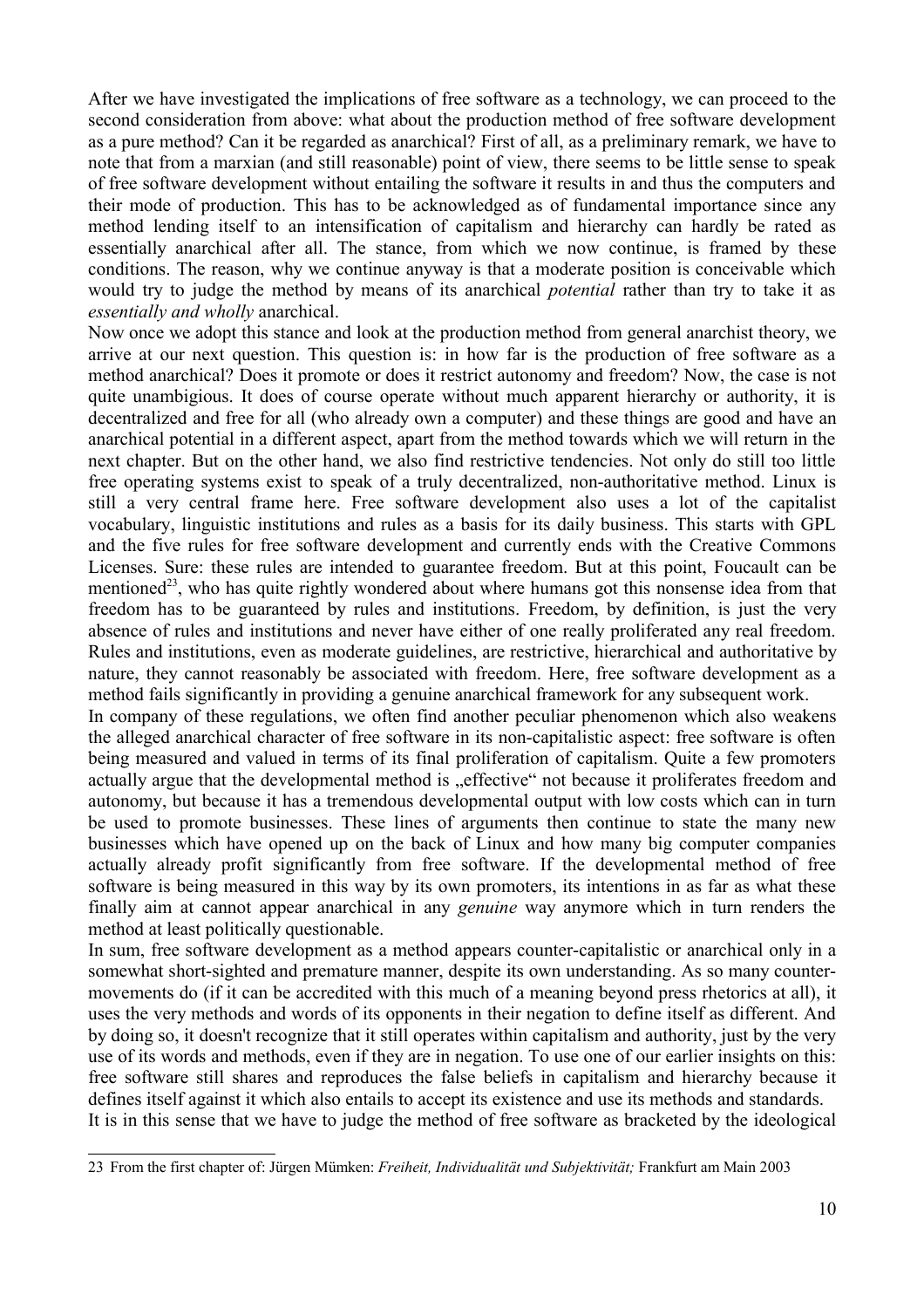frameworks of capitalism and hierarchy. The extent to which this misbelief is actually embedded in free software can be shown in Toby Milsom who stated that the GPL uses copyright to express anarchism. A strange idea.

Now our overall rating of free software development doesn't look good. It only happens within industrialized computers, thus it doesn't help us build a decentralized society but rather promotes the opposite. And even as a pure method, it still reproduces capitalism and authority by using capitalist methods, concepts and standards. To judge it anything anarchical or somewhat revolutionarily political seems a rather strange idea. Thus the connection between anarchism and free software in the current debates and given the current situation of free software is really nothing but rhetorics. Its invention has to be accredited to the false public image of anarchism, the colloquial understanding of the term and its unreflected use.

## **Free software as a demonstration of successful anarchy**

Ok, sad story. But is this really the end of it? Does free software development really not have anything political to it? Nothing anarchical? Well: there could still be a few things. We already mentioned one: free software for less dependent machines. But another, a demonstrative value can be obtained from free software development as well. And this is a notion which we will develop now out of the few anarchical *aspects* which can be found.

To do this, we will first have to turn to an argument within which the idea of anarchism in free software development played its significant role, namely the productivity-argument for free software development, directed against intellectual property rights and software patents<sup>24</sup>. It is a very central argument in the whole story, but until now, we were able to operate without it since we were rather concerned with the general relation between free software development and anarchism in a political sense, its factual appearance and any possible shapes. The productivity-argument however is more of an argument about what is good for software development, not about what is good for anarchism – which is why we postponed it. At this point however, we will focus on this argument and show how it can be reinterpreted to state something essential about anarchism.

First to state the argument: the productivity-argument holds that the anarchical mode of production, in so far as it is unguided, open for everyone and not profit-oriented, yields a very good and sophisticated development, in fact, it even appears to be better than its capitalist counterpart in many possible comparisons<sup>25</sup>. This is easily empirically proven and it is intended as a counterargument to the capitalists idea that real development needs profit as a stimulus and a structure to work efficiently and it thus has been the core reason against the extension of intellectual property rights.

Now in its current shape, this is an argument which basically states that a partly anarchical mode of production is actually good for software development. And we were able to show that the notion of anarchism which is used in this argument is not to be outrightly equated with anarchism in its full theoretical sense, but rather in a colloquial meaning. But since the colloquial meaning is not entirely far out, only partially, the argument still has an attractive potential for anarchist theory, if we reformulate it a little into the following: an anarchical mode of production is more productive and yields a better development than the capitalistic mode of production.

This is a legitimite reformulation (in fact, a simplification) of the productivity-argument and now, the focus is on anarchism and software development can be taken to be a mere example. In this case, the validity of the argument, which would substantially draw on free software development as a case study, suggests that our current authoritative-capitalist order of the world not only has those many evils which it has already been accused of so frequently. In addition, it would have proven

<sup>24</sup> See for instance: Lawrence Lessig and Richard Epstein: *Geistiges Eigentum;* Technology Review 7/ 2005 (German ed.)

<sup>25</sup> Philosophy and sociology of science have shown us of course that comparisons can prove a lot, especially if such large scale, mulit-factored phenomena have to accredited. But some of the more reasonable ones support the claim.